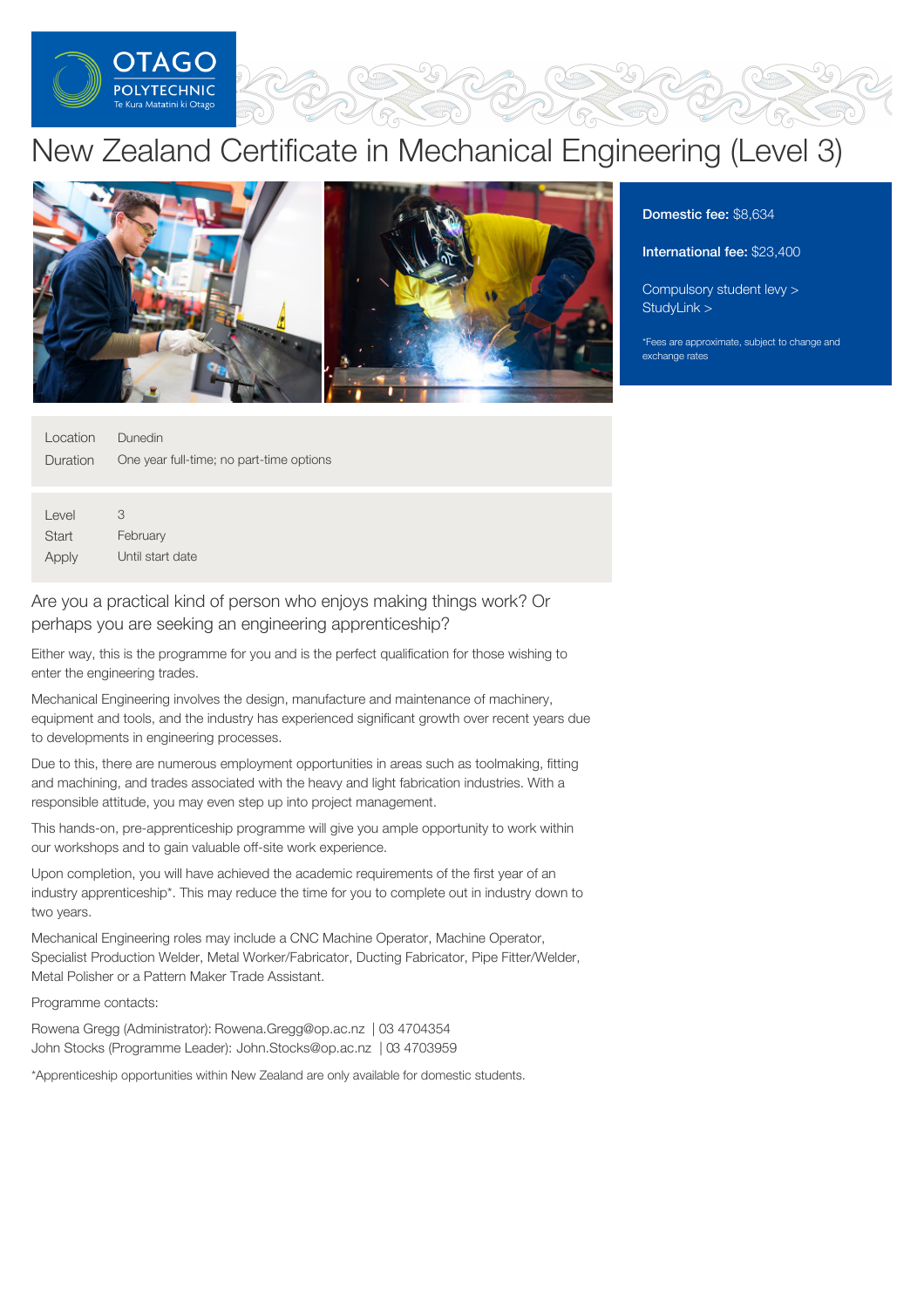# Entry requirements

- > NCEA Level 1 with 10 credits in Numeracy (algebra, trigonometry, measurement recommended) and 10 credits in Literacy, OR
- > Equivalent knowledge and skills, OR
- > Successful completion of engineering literacy and numeracy assessment.
- > In exceptional circumstances, an applicant under 20 who does not meet the academic entry
- requirements may be granted entry to the programme where they supply evidence of their ability to succeed on the programme.
- > International students will be individually assessed to ensure they have an acceptable level of secondary school achievement.
- > If English is not your first language, you must provide:
	- > New Zealand University Entrance OR
	- > Overall Academic IELTS 5.0 with no individual band score lower than 5.0 (achieved inone test completed in the last two years), OR
	- > Acceptable alternative evidence of the required IELTS (see here for NZQA proficiency table and here for list of recognised proficiency tests).

If you need to improve your English Language skills, we offer a wide range of English programmes.

# Want your existing skills recognised?

If you have extensive knowledge and skills due to practical experience in this area, enquire about our recognition of prior learning process at Capable NZ. You may have already gained credits towards this qualification.

# Skills required

- > Practical thinking
- > Analytical and problem-solving skills
- > Good computer skills
- > Planning and organisational ability
- > Excellent communication skills.

# Additional documentation

You must supply certified copies of proof of identity, academic records, proof of residency (where appropriate) and curriculum vitae.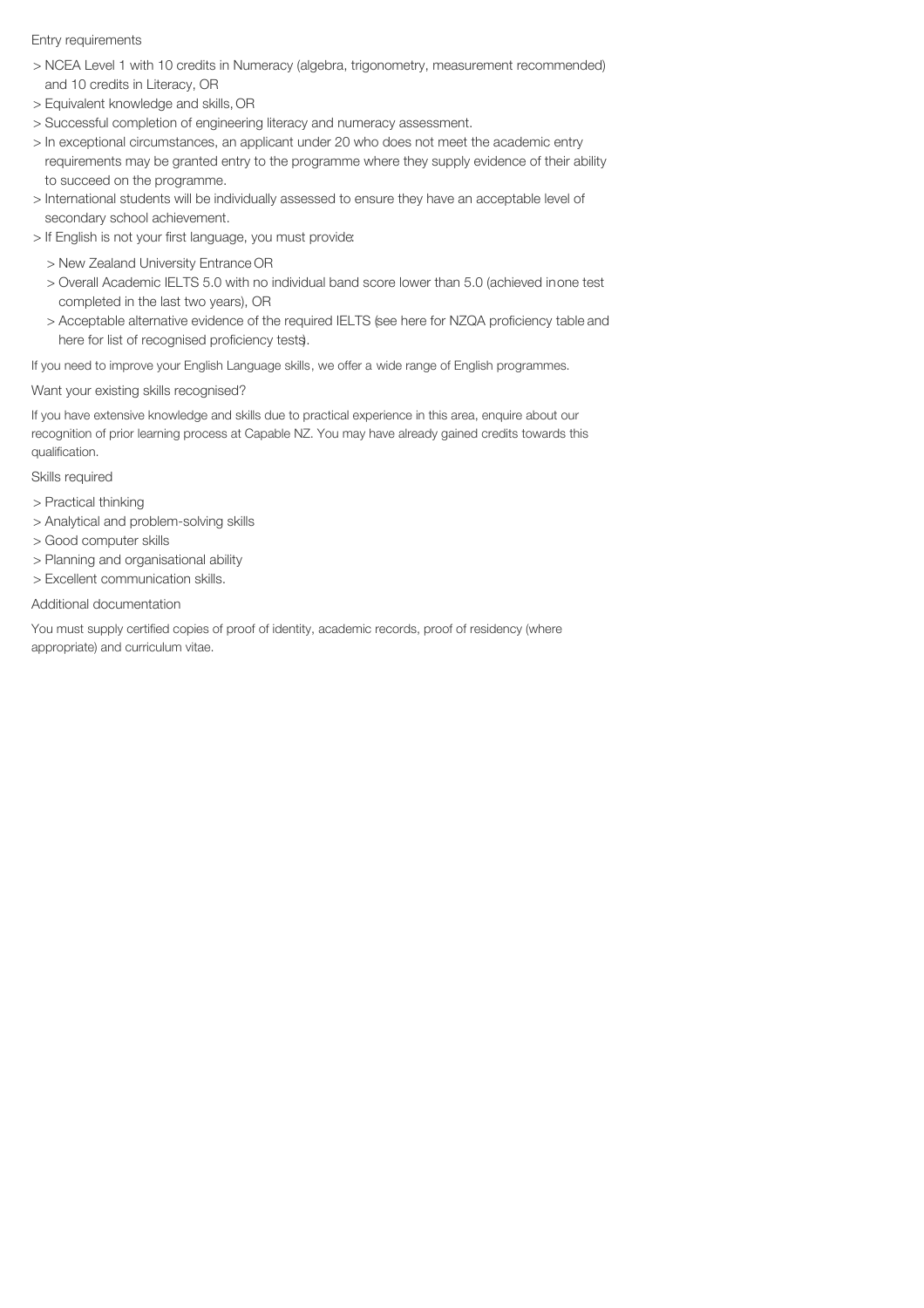# You will study

The Certificate is made up of nine compulsory modules (listed below). These are made up of a mixture of practical and theoretical components. The nine modules incorporate assessment against 27 registered NQF unit standards.

- 1. Health and Safety
- 2. Calculations
- 3. Drawing
- 4. Machining
- 5. Fabrication
- 6. Welding
- 7. Workshop skills
- 8. Process quality
- 9. Communication

Off-site practical work experience is also incorporated within the programme and will comply with Otago Polytechnic health and safety requirements and requirements for contracts with employers.

#### Your workload

You will be expected to complete up to 30 hours of contact time at Otago Polytechnic and up to 15 hours of additional self-directed study per week; with an additional 120 hours of work experience will be required for completing as part of the programme. Usual timetable hours are Monday to Friday, 8:00am-4.30pm, which will include some self-directed hours.

### Programme specific risks

You will be working with the latest industry-relevant technology, machines, pressing equipment and chemical dyes and may also spend time working in industry. All safety requirements will be explained in detail at the beginning of the programme. Safety shoes and safety glasses are required to be worn in all workshops at all times .

### Further study options

This qualification can lead to, but is not a prerequisite for, the following qualifications (an apprenticeship within industry at Level 4 Mechanical Engineering):

- > New Zealand Certificate in Mechanical Engineering (Trade) (Level 4) with strands in Fitting and Machining, General Engineering, Machining, Maintenance Engineering, Metal Forming, and **Toolmaking**
- > New Zealand Certificate in Engineering Fabrication (Trade) (Level 4) with strands in Heavy Fabrication, Light Fabrication, and Steel Construction

#### Domestic students

Expand your employment potential by completing an apprenticeship and then advancing your skills with our New Zealand Diploma in Engineering (Mechanical).

#### International students

Whilst you cannot enter an apprenticeship within New Zealand, you do have the option of progressing into our New Zealand Diploma in Engineering (Mechanical) to enhance your knowledge and skills.

# Additional costs

You need to buy all of your stationery, safety equipment and clothing before the programme starts. However, please do not buy anything until you have been offered a place on the programme and have accepted that place. You will only need your writing materials on the first day so please only bring these along.

#### **Stationery**

- > Pens (blue)
- > 2 x Highlighters
- > 1 x 0.5 mechanical pencil with H replacement leads
- > 1 x 0.5 mechanical pencil with HB replacement leads
- > 40 cm Ruler
- > Eraser
- > Small Protractor
- > 2 x Sharpie permanent marker pen
- > 4 x A4 L Pocket File
- > Calculator FX82 Scientific